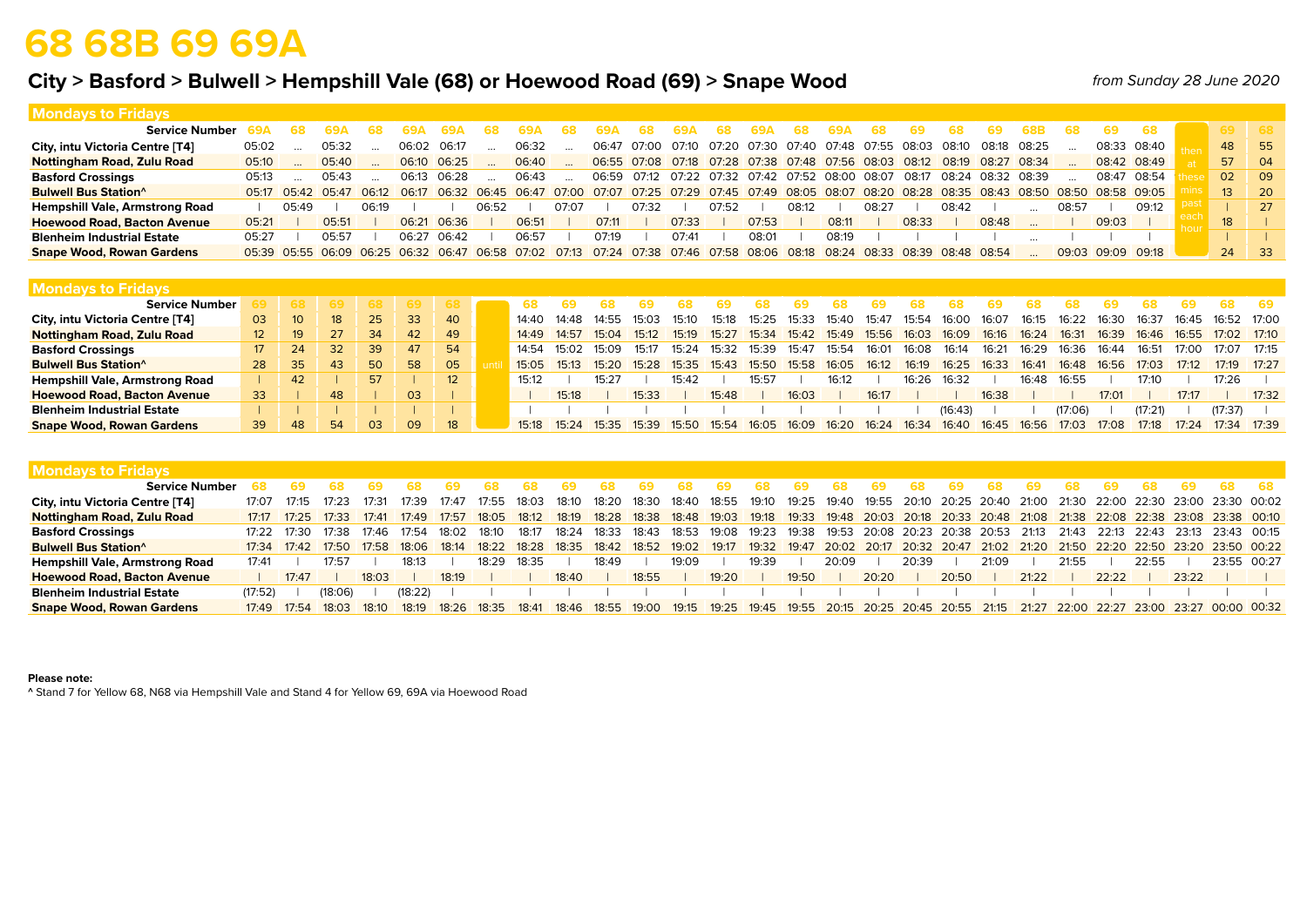### **City > Basford > Bulwell > Hempshill Vale (68) or Hoewood Road (69) > Snape Wood**

*from Sunday 28 June 2020*

| <b>Saturdays</b>                        |                                                                                                                                                       |       |       |                               |       |                                                                                     |       |       |       |                         |       |       |       |       |       |       |                                                 |       |       |       |       |       |                 |       |    |            |
|-----------------------------------------|-------------------------------------------------------------------------------------------------------------------------------------------------------|-------|-------|-------------------------------|-------|-------------------------------------------------------------------------------------|-------|-------|-------|-------------------------|-------|-------|-------|-------|-------|-------|-------------------------------------------------|-------|-------|-------|-------|-------|-----------------|-------|----|------------|
| <b>Service Number</b>                   |                                                                                                                                                       |       |       |                               |       |                                                                                     | 69    |       |       |                         | 69.   | 68.   | 69    |       |       |       |                                                 | 68.   |       |       |       | 69.   | 68              | - 69  |    | 8 69       |
| City, intu Victoria Centre [T4]         | 05:02                                                                                                                                                 |       |       |                               |       | 05:32 06:02 06:17 06:32 06:47 07:02 07:17                                           |       |       |       | 07:32 07:47 08:00 08:15 |       |       |       |       |       |       | 08:30 08:45 09:00 09:15 09:30 09:40 09:50 10:00 |       |       |       |       |       | 10:10 10:18     |       | 25 | $\vert$ 33 |
| <b>Nottingham Road, Zulu Road</b>       | 05:10                                                                                                                                                 |       |       |                               |       | 05:40 06:10 06:25 06:40 06:55 07:10 07:25 07:40 07:55 08:08 08:23                   |       |       |       |                         |       |       |       |       |       |       | 08:38 08:53 09:08 09:23 09:39 09:49 09:59 10:09 |       |       |       |       |       | $10:19$ $10:27$ |       | 34 | 42         |
| <b>Basford Crossings</b>                | 05:13                                                                                                                                                 |       |       |                               |       | 05:43 06:13 06:28 06:43 06:59 07:14 07:29 07:44 07:59 08:12 08:27                   |       |       |       |                         |       |       |       |       |       |       | 08:42 08:57 09:12 09:27 09:44 09:54 10:04       |       |       |       |       | 10:14 | 10:24 10:32     |       | 39 | 47         |
| <b>Bulwell Bus Station</b> <sup>^</sup> | 05:27 05:42 05:57 06:21 06:36 06:51 07:06 07:21 07:36 07:51 08:06 08:21 08:35 08:45 08:55 09:05 09:28 09:35 09:58 10:05 10:05 10:20 10:28 10:35 10:43 |       |       |                               |       |                                                                                     |       |       |       |                         |       |       |       |       |       |       |                                                 |       |       |       |       |       |                 |       | 50 | 58         |
| Hempshill Vale, Armstrong Road          |                                                                                                                                                       | 05:49 |       | 06:28                         |       | 06:58                                                                               |       | 07:28 |       | 07:58                   |       | 08:28 |       | 08:52 |       | 09:12 |                                                 | 09:42 |       | 10:12 | 10:27 |       | 10:42           |       | 57 |            |
| <b>Hoewood Road, Bacton Avenue</b>      | 05:32                                                                                                                                                 |       | 06:02 |                               | 06:41 |                                                                                     | 07:11 |       | 07:41 |                         | 08:11 |       | 08:40 |       | 09:00 |       | 09:33                                           |       | 10:03 |       |       | 10:33 |                 | 10:48 |    | 03         |
| <b>Snape Wood, Rowan Gardens</b>        |                                                                                                                                                       |       |       | 05:38 05:55 06:08 06:34 06:47 |       | 07:04 07:17 07:34 07:47 08:04 08:17 08:34 08:46 08:58 09:06 09:18 09:39 09:48 10:09 |       |       |       |                         |       |       |       |       |       |       |                                                 |       |       | 10:18 | 10:33 | 10:39 | 10:48 10:54     |       | 03 | 09         |

| <b>Saturdays</b>                        |    |                 |     |         |                 |    |       |             |       |                               |       |        |                                                                                           |       |       |       |       |       |       |       |       |                                                               |       |       |                                                                   |       |
|-----------------------------------------|----|-----------------|-----|---------|-----------------|----|-------|-------------|-------|-------------------------------|-------|--------|-------------------------------------------------------------------------------------------|-------|-------|-------|-------|-------|-------|-------|-------|---------------------------------------------------------------|-------|-------|-------------------------------------------------------------------|-------|
| <b>Service Number</b>                   |    |                 | -68 | -69 - 1 | <b>68</b>       |    |       |             |       |                               |       |        |                                                                                           |       |       |       |       |       |       |       |       |                                                               |       |       | 69                                                                |       |
| City, intu Victoria Centre [T4]         | 40 | -48             | 55  | 03      | 10 <sup>°</sup> | 18 |       | 17:33 17:40 | 17:50 | 18:00                         | 18:10 | 18∙20. | 18:30                                                                                     | 18:40 | 18:55 | 19:10 | 19:25 |       |       |       |       |                                                               |       |       | 19:40  19:55  20:10  20:25  20:40  21:00  21:30  22:00  22:30     |       |
| <b>Nottingham Road, Zulu Road</b>       | 49 | - 57            | 04  |         | 19              | 27 |       |             |       | 17:42 17:49 17:58 18:08 18:18 |       |        | 18:28 18:38 18:48 19:03 19:18 19:33 19:48 20:03 20:18 20:33 20:48 21:08 21:38 22:08 22:38 |       |       |       |       |       |       |       |       |                                                               |       |       |                                                                   |       |
| <b>Basford Crossings</b>                | 54 | - 02            | 09  | 17      | 24 <sup>7</sup> | 32 | 17:47 | 17.54       | 18:03 | 18:13                         | 18:23 | 18:33  | 18:43                                                                                     | 18:53 | 19:08 |       |       |       |       |       |       | 19:23  19:38  19:53  20:08  20:23  20:38  20:53  21:13  21:43 |       |       | 22:13 22:43                                                       |       |
| <b>Bulwell Bus Station</b> <sup>^</sup> | 05 | 13 <sup>°</sup> | 20  | 28      | 35              | 43 |       | 17:58 18:05 |       |                               |       |        | 18:12 18:22 18:32 18:42 18:52 19:02                                                       |       | 19:17 |       |       |       |       |       |       |                                                               |       |       | 19:32 19:47 20:02 20:17 20:32 20:47 21:02 21:20 21:50 22:20 22:50 |       |
| <b>Hempshill Vale, Armstrong Road</b>   |    |                 | 27  |         | 42              |    |       | 18:12       |       | 18:29                         |       | 18:49  |                                                                                           | 19.09 |       | 19:39 |       | 20:09 |       | 20:39 |       | 21:09                                                         |       | 21:55 |                                                                   | 22:55 |
| <b>Hoewood Road, Bacton Avenue</b>      |    | 18              |     | 33      |                 | 48 | 18:03 |             | 18.17 |                               | 18:35 |        | 18:55                                                                                     |       | 19:20 |       | 19:50 |       | 20:20 |       | 20:50 |                                                               | 21.22 |       | 22:22                                                             |       |
| <b>Snape Wood, Rowan Gardens</b>        | 18 | 24              | 33  | 39      | 48              | 54 | 18.09 | 18∙18       | 18.23 | 18:35                         | 18∙40 | 18.55  | 19.00                                                                                     | 19:15 | 19:25 | 19:45 | 19:55 |       |       |       |       |                                                               |       |       | 20:15 20:25 20:45 20:55 21:15 21:27 22:00 22:27 23:00             |       |

| <b>Saturdays</b>                        |       |                   |       |
|-----------------------------------------|-------|-------------------|-------|
| <b>Service Number</b>                   | 69    | 68                | 68    |
| City, intu Victoria Centre [T4]         |       | 23:00 23:30       | 00:02 |
| <b>Nottingham Road, Zulu Road</b>       |       | 23:08 23:38       | 00:10 |
| <b>Basford Crossings</b>                | 23:13 | 23:43             | 00.15 |
| <b>Bulwell Bus Station</b> <sup>^</sup> |       | 23:20 23:50 00:22 |       |
| <b>Hempshill Vale, Armstrong Road</b>   |       | 23:55             | 00:27 |
| <b>Hoewood Road, Bacton Avenue</b>      | 23.22 |                   |       |
| <b>Snape Wood, Rowan Gardens</b>        | 23.27 | no.oo             | ∩∩∙32 |

### **Please note:**

**^** Stand 7 for Yellow 68, N68 via Hempshill Vale and Stand 4 for Yellow 69, 69A via Hoewood Road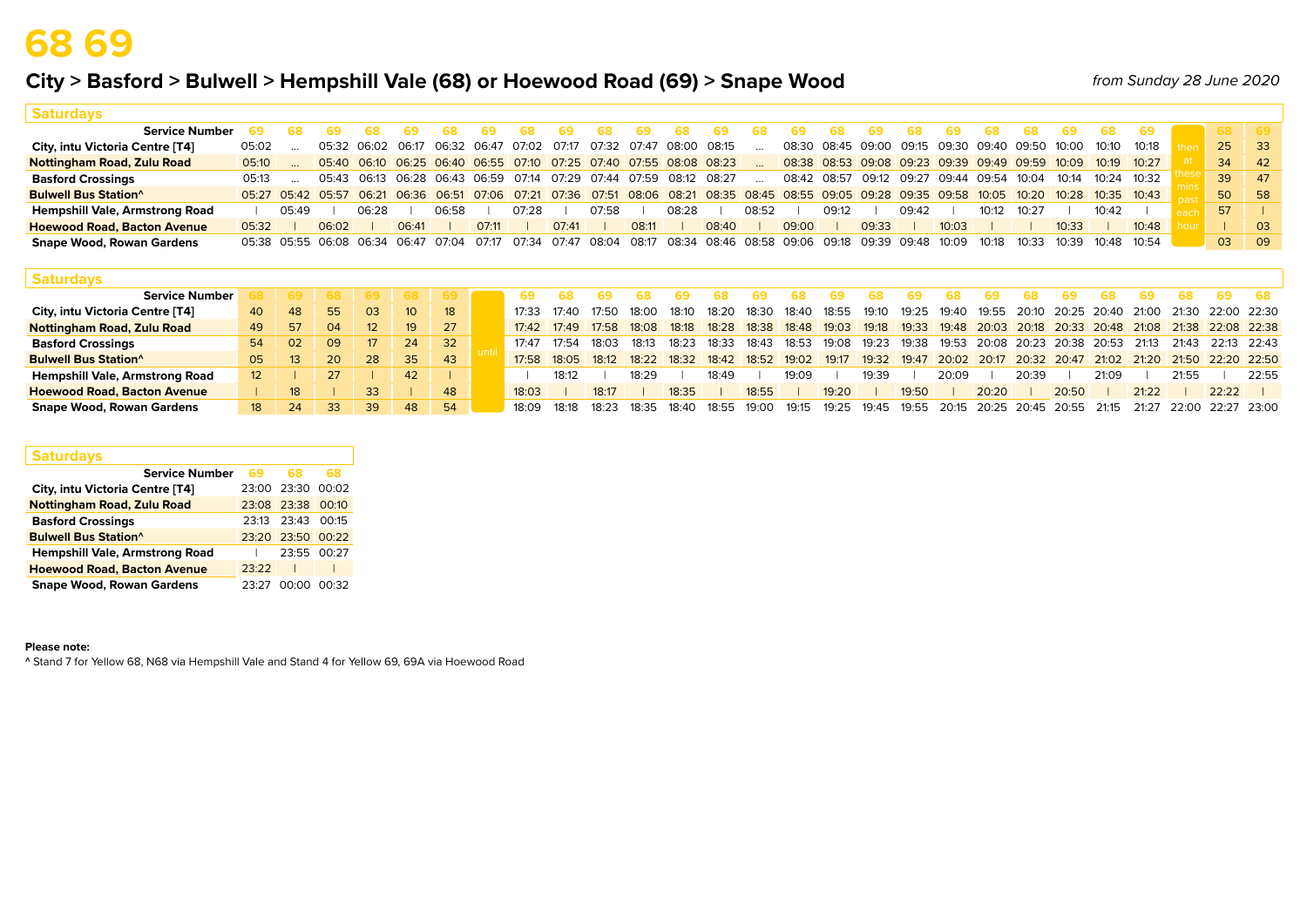## **68 69**

### **City > Basford > Bulwell > Hempshill Vale (68) or Hoewood Road (69) > Snape Wood**

*from Sunday 28 June 2020*

| <b>Sundays and Bank Holiday Mondays</b> |           |             |       |       |       |             |       |             |       |                   |             |                 |    |                 |                 |       |       |       |       |       |             |       |                                           |             |             |
|-----------------------------------------|-----------|-------------|-------|-------|-------|-------------|-------|-------------|-------|-------------------|-------------|-----------------|----|-----------------|-----------------|-------|-------|-------|-------|-------|-------------|-------|-------------------------------------------|-------------|-------------|
| <b>Service Number</b>                   |           |             |       |       |       |             |       |             |       |                   | 68          | 69.             |    | 69              | 68              |       |       |       |       |       |             |       | 68                                        | 69          | -68         |
| City, intu Victoria Centre [T4]         | $\cdots$  | 06:32       |       | 07:30 | 08:00 | 08:30       |       | 09:00       |       |                   | 09:25 09:40 | 55              | 10 | 25 <sup>2</sup> | 40              | 17:25 | 17:40 | 18:00 | 18:30 | 19:00 |             |       | 19:30 20:00 20:30                         | 21:00 21:30 |             |
| Nottingham Road, Zulu Road              | $\cdots$  | 06:40       |       | 07:38 |       | 08:08 08:38 |       | 09:08       |       |                   | 09:34 09:49 | 04              | 19 | 34              | 49              | 17:34 | 17.49 | 18:09 |       |       |             |       | 18:38 19:08 19:38 20:08 20:38 21:08 21:38 |             |             |
| <b>Basford Crossings</b>                | $\ddotsc$ | 06:43       |       | 07:43 | 08:13 | 08:43       |       | 09:13       |       |                   | 09:39 09:54 | 09              | 24 | 39              | 54              | 17:39 | 17.54 | 18:14 | 18:43 | 19:13 | 19:43       | 20:13 | 20:43                                     | 21.13       | 21:43       |
| <b>Bulwell Bus Station</b> <sup>^</sup> |           | 05:45 06:47 | 07:17 | 07:47 | 08:17 | 08:47       | 09:04 | 09:17       |       | 09:30 09:45 10:00 |             | 15 <sup>2</sup> | 30 | 45              | 00              | 17:45 | 18:00 | 18:20 | 18:50 |       |             |       | 19:20 19:50 20:20 20:50 21:20 21:50       |             |             |
| <b>Hempshill Vale, Armstrong Road</b>   |           |             | 07:23 |       | 08:23 |             | 09:10 |             | 09:37 |                   | 10:07       |                 | 37 |                 | 07              |       | 18:07 |       | 18:55 |       | 19:55       |       | 20:55                                     |             | 21:55       |
| <b>Hoewood Road, Bacton Avenue</b>      |           | 05:48 06:50 |       | 07:50 |       | 08:50       |       | 09:20       |       | 09:50             |             | 20              |    | 50              |                 | 17:50 |       | 18:25 |       | 19:22 |             | 20:22 |                                           | 21:22       |             |
| <b>Snape Wood, Rowan Gardens</b>        | 05:51     | 06:53       | 07:28 | 07:53 | 08:28 | 08:53       | 09:15 | 09:23 09:43 |       | 09:56 10:13       |             | 26              | 43 | 56              | 13 <sup>2</sup> | 17:56 | 18.13 | 18:3' | 19:00 | 19:27 | 20:00 20:27 |       | 21:00                                     |             | 21:27 22:00 |

| <b>Sundays and Bank Holiday Mondays</b> |       |                         |       |
|-----------------------------------------|-------|-------------------------|-------|
| <b>Service Number</b>                   | 69    | 68                      | 69    |
| City, intu Victoria Centre [T4]         |       | 22:00 22:30 23:00       |       |
| <b>Nottingham Road, Zulu Road</b>       |       | 22:08 22:38 23:08       |       |
| <b>Basford Crossings</b>                |       | $22.13$ $22.43$ $23.13$ |       |
| <b>Bulwell Bus Station</b> <sup>^</sup> |       | $22.20$ $22.50$ $23.20$ |       |
| <b>Hempshill Vale, Armstrong Road</b>   |       | 22.55                   |       |
| <b>Hoewood Road, Bacton Avenue</b>      | 22.22 |                         | 23.22 |
| <b>Snape Wood, Rowan Gardens</b>        | フフ・フフ | 23:00                   | 23.27 |

### **Please note:**

**^** Stand 7 for Yellow 68, N68 via Hempshill Vale and Stand 4 for Yellow 69, 69A via Hoewood Road

# Your mobile is your ticket to ride

**Pay the easier way with the NCTX Buses app. Available from Google Play or the App Store.**



**mobile** *Easyrider Mobile. The smarter way to pay. Download the NCTX Buses app now.*

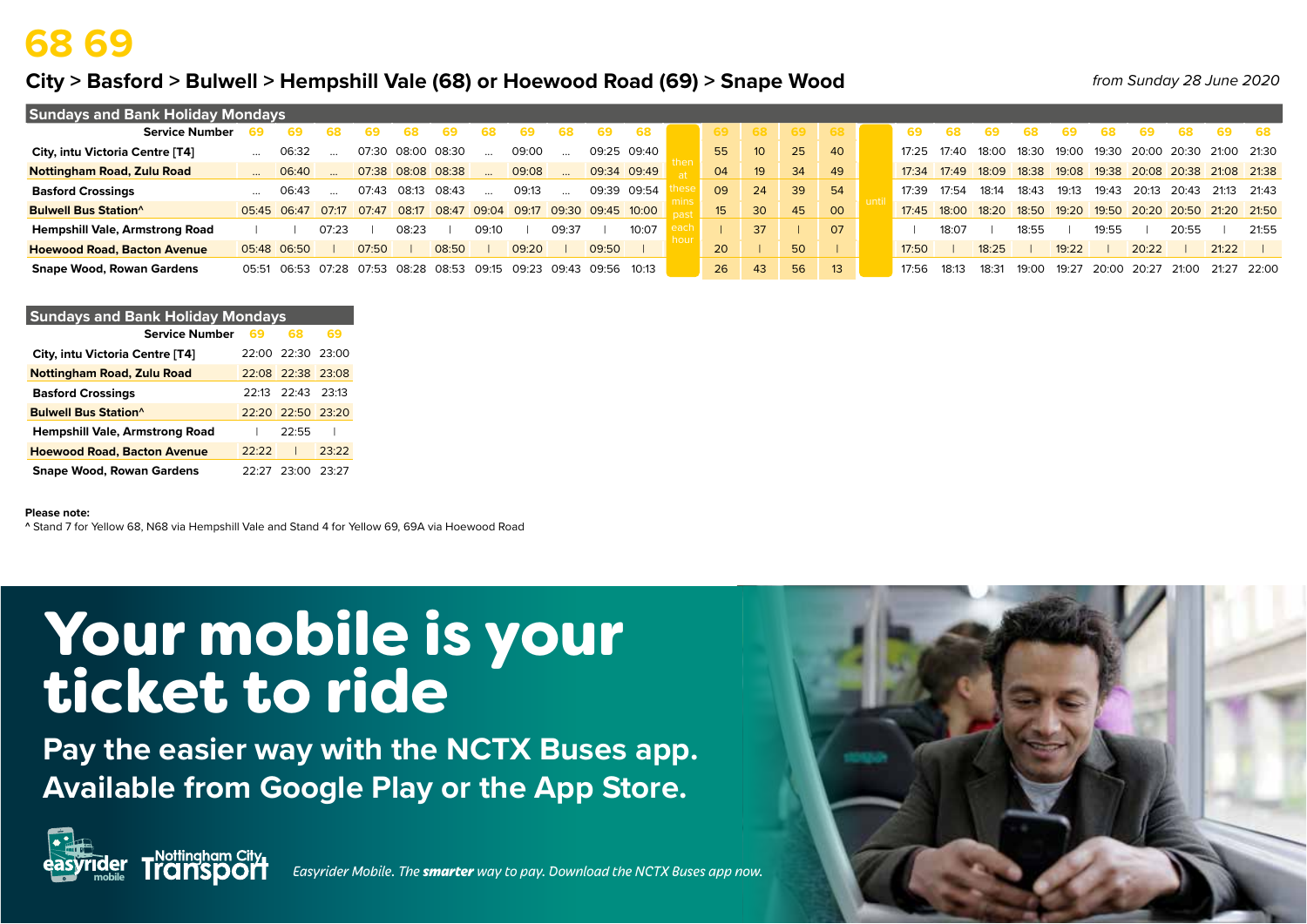# **68 68A 69**

**Mondays to Fridays**

## **Snape Wood > Hoewood Road (68) or Hempshill Vale (69) > Bulwell > Basford > City**

*from Sunday 28 June 2020*

| ויוטוועמיט נט דוועמיט                  |  |                   |       |         |       |             |                     |       |                                                                                                                                                                         |       |       |       |         |       |       |       |         |       |           |       |         |       |       |       |       |       |
|----------------------------------------|--|-------------------|-------|---------|-------|-------------|---------------------|-------|-------------------------------------------------------------------------------------------------------------------------------------------------------------------------|-------|-------|-------|---------|-------|-------|-------|---------|-------|-----------|-------|---------|-------|-------|-------|-------|-------|
| <b>Service Number</b>                  |  |                   |       |         |       |             | 69                  | 68.   | 69.                                                                                                                                                                     | -68   | -69   | 68.   | -69     | -68   | 69.   |       | 69.     | 68.   |           |       | 69.     |       |       |       | 69.   |       |
| <b>Snape Wood, Rowan Gardens</b>       |  |                   |       |         |       |             |                     |       | 04:54 05:24 05:39 05:55 06:09 06:25 06:34 06:47 06:58 07:03 07:13 07:13 07:15 07:25 07:30 07:38 07:42 07:50 07:54 08:03 08:09 08:18 08:24 08:33 08:39 08:48 08:54 09:03 |       |       |       |         |       |       |       |         |       |           |       |         |       |       |       |       |       |
| <b>Blenheim Industrial Estate</b>      |  | (05:34)           |       | (06:04) |       |             | $(06:27)$ $(06:42)$ |       | (06:57)                                                                                                                                                                 |       |       |       | (07:19) |       |       |       | (07:41) |       | $(08:01)$ |       | (08:19) |       |       |       |       |       |
| <b>Hoewood Road, Bacton Avenue</b>     |  |                   | 06:00 |         | 06:30 |             |                     | 07:03 |                                                                                                                                                                         | 07:18 |       | 07:30 |         | 07:43 |       | 07:55 |         | 08:08 |           | 08:23 |         | 08:38 |       | 08:53 |       | 09:08 |
| <b>Hempshill Vale, Armstrong Road</b>  |  | 04:59 05:29 05:44 |       | 06:14   |       | 06:40 06:53 |                     |       | 07:09                                                                                                                                                                   |       | 07:21 |       | 07:36   |       | 07:48 |       | 08:00   |       | 08:15     |       | 08:30   |       | 08:45 |       | 09:00 |       |
| <b>Bulwell, Market [BU10]</b>          |  |                   |       |         |       |             |                     |       | 05:05 05:35 05:50 06:05 06:20 06:35 06:46 06:59 07:09 07:17 07:24 07:28 07:35 07:43 07:49 07:55 08:01 08:07 08:14 08:22 08:29 08:27 08:45 08:53 09:01 09:08 09:16       |       |       |       |         |       |       |       |         |       |           |       |         |       |       |       |       |       |
| <b>Basford Crossings</b>               |  |                   |       |         |       |             |                     |       | 05:10 05:40 05:55 06:10 06:25 06:40 06:54 07:07 07:17 07:25 07:32 07:37 07:44 07:52 07:52 08:04 08:11 08:17 08:24 08:32 08:39 08:47 08:54 09:02 09:09 09:16 09:24       |       |       |       |         |       |       |       |         |       |           |       |         |       |       |       |       |       |
| Nottingham Road, Zulu Road             |  |                   |       |         |       |             |                     |       | 05:12 05:42 05:57 06:12 06:27 06:42 06:59 07:12 07:22 07:30 07:37 07:42 07:42 07:49 07:57 08:03 08:09 08:16 08:22 08:29 08:37 08:44 08:52 08:59 09:07 09:14 09:21 09:29 |       |       |       |         |       |       |       |         |       |           |       |         |       |       |       |       |       |
| <b>City, intu Victoria Centre [T4]</b> |  |                   |       |         |       |             |                     |       | 05:27 05:57 06:12 06:27 06:42 06:57 07:15 07:28 07:38 07:46 07:53 08:01 08:08 08:16 08:23 08:31 08:38 08:46 08:53 09:01 09:08 09:16 09:21 09:26 09:30 09:37 09:45       |       |       |       |         |       |       |       |         |       |           |       |         |       |       |       |       |       |
|                                        |  |                   |       |         |       |             |                     |       |                                                                                                                                                                         |       |       |       |         |       |       |       |         |       |           |       |         |       |       |       |       |       |

| <b>Mondays to Fridays</b>              |     |                 |         |      |    |                |                 |    |       |       |       |       |       |       |       |       |       |       |       |       |       |       |       |                     |       |
|----------------------------------------|-----|-----------------|---------|------|----|----------------|-----------------|----|-------|-------|-------|-------|-------|-------|-------|-------|-------|-------|-------|-------|-------|-------|-------|---------------------|-------|
| <b>Service Number</b>                  |     | -68             | -69 - 1 | -68  |    |                |                 |    |       |       |       |       |       |       |       |       |       |       |       |       |       |       |       |                     |       |
| <b>Snape Wood, Rowan Gardens</b>       | 09  | 18              | 24      | -33- | 39 | 48             | -54             | 03 | 14:48 | 14:54 | 15:03 | 15.09 | 15:18 | 15:24 | 15:35 | 15:39 | 15:50 | 15:54 | 16:05 | 16:09 | 16:20 | 16:24 | 16:34 | 16:40 16:45         |       |
| <b>Blenheim Industrial Estate</b>      |     |                 |         |      |    |                |                 |    |       |       |       |       |       |       |       |       |       |       |       |       |       |       |       | 16:43               |       |
| <b>Hoewood Road, Bacton Avenue</b>     |     | 23              |         | 38   |    | 53             |                 | 08 | 14:53 |       | 5.08  |       | 15.25 |       | 15:40 |       | 15:55 |       | 16:10 |       | 16:25 |       | 16:39 | 16:49               |       |
| <b>Hempshill Vale, Armstrong Road</b>  |     |                 | 30      |      | 45 |                | 00 <sub>o</sub> |    |       | 15:00 |       | 15:15 |       | 15:30 |       | 15:47 |       | 16:02 |       | 16:17 |       | 16:32 |       |                     | 16:54 |
| <b>Bulwell, Market [BU10]</b>          | 23. | 31              | 38      | 46   | 53 | O <sub>1</sub> | 08              | 16 | 15:01 | 15:08 | 15:16 | 15.23 | 15:31 | 15:38 | 15:48 | 15:55 | 16:03 | 16:10 | 16:18 | 16:25 | 16:33 | 16:40 | 16:47 | 16:55               | 17:03 |
| <b>Basford Crossings</b>               | 31  | 39              | 46      | 54   | 01 | 09             | 16              | 24 | 15:09 | 15.16 | 15:24 | 15:31 | 15.39 | 15.46 | 15.56 | 16.03 | 16:11 | 16:18 | 16:26 | 16:33 | 16:41 | 16:48 |       | $16:55$ 17:03 17:11 |       |
| Nottingham Road, Zulu Road             | 36  | 44              | 51      | 59   | 06 | 14             | 21 <sub>1</sub> | 29 | 15:14 | 15:21 | 15.29 | 15:36 | 15.44 | 15:51 | 16:01 | 16:08 | 16:16 | 16:23 | 16:3' | 16:38 | 16.46 | 16:53 | 17.00 | 17 <sup>.</sup> 08  | 17:16 |
| <b>City, intu Victoria Centre [T4]</b> | 52  | 00 <sup>2</sup> | 07      | 15   | 22 | 30             | 37              | 45 | 15:30 | 15.37 | 15.47 | 15.54 | 16.02 | 16.09 | 16.19 | 16:26 | 16:34 | 16:4' | 16:49 | 16:56 | 17:04 | 17:11 | 17.18 | $17:26$ $17:34$     |       |

| <b>Mondays to Fridays</b>              |             |                     |       |             |       |       |                   |       |       |       |             |                   |       |       |             |       |             |             |       |       |       |                               |       |       |       |                                                             |       |
|----------------------------------------|-------------|---------------------|-------|-------------|-------|-------|-------------------|-------|-------|-------|-------------|-------------------|-------|-------|-------------|-------|-------------|-------------|-------|-------|-------|-------------------------------|-------|-------|-------|-------------------------------------------------------------|-------|
| <b>Service Number</b>                  |             |                     |       |             |       |       |                   | 684   | 69    |       | (59)        |                   |       |       | -68         | 69.   |             | 69          | 68    | 69    |       | 69                            | 68    |       |       | 69                                                          | - 68  |
| <b>Snape Wood, Rowan Gardens</b>       | 16:56       | 17:03               | 17:08 | 17:18       | 17:24 | 17:34 | 17:39             | 17:49 | 17:54 | 18:03 | 18:10       | 18:19             | 18:26 | 18:35 | 18:41       | 18:46 | 18:55 19:00 |             | 19:15 | 19:25 | 19:45 | 19:55                         |       |       |       | 20:15 20:25 20:45 20:55 21:15                               |       |
| <b>Blenheim Industrial Estate</b>      |             | 17:06               |       | 17:21       |       | 17:37 |                   | 17:52 |       | 18:06 |             | 18:22             |       |       |             |       |             |             |       |       |       |                               |       |       |       |                                                             |       |
| <b>Hoewood Road, Bacton Avenue</b>     | 17:01       | 17:12               |       | 17.27       |       | 17:43 |                   | 17:58 |       | 18:12 |             | 18:28             |       | 18:39 | 18:45       |       | 18:59       |             | 19:19 |       | 19:49 |                               | 20:19 |       | 20:49 |                                                             | 21.18 |
| <b>Hempshill Vale, Armstrong Road</b>  |             |                     | 17:17 |             | 17:32 |       | 17:47             |       | 18:00 |       | 18:16       |                   | 18:32 |       |             | 18:52 |             | 19:06       |       | 19:32 |       | 20:02                         |       | 20:32 |       | 21:02                                                       |       |
| <b>Bulwell, Market [BU10]</b>          | 17:09       | 17:19               | 17:27 | 17:33       | 17:41 | 17:49 | 17:56             | 18:04 | 18:11 | 18:18 | 18:26       | 18:34             | 18:44 | 18:44 | 18:54       | 19:04 | 19:04       | 19:14       | 19:26 | 19:41 | 19:56 | 20:11 20:26 20:41 20:56       |       |       |       | 21:11 21:24                                                 |       |
| <b>Basford Crossings</b>               | 17:17       | 17:27               | 17:35 | 17:41       | 17:49 | 17:57 | 18:04 18:12       |       | 18:18 | 18:25 | 18:33 18:41 |                   | 18:51 |       | 19:01       | 19:11 |             | 19:21       |       |       |       |                               |       |       |       | 19:33 19:48 20:03 20:18 20:33 20:48 21:03 21:18 21:29       |       |
| Nottingham Road, Zulu Road             | 17:22 17:32 |                     | 17:40 | 17:46       | 17:54 | 18:02 | 18:09             | 18:17 | 18:22 | 18:28 | 18:36       | 18:44 18:54       |       |       | 19:04       | 19:14 |             | 19:24 19:36 |       | 19:51 |       | 20:06 20:21 20:36 20:51 21:06 |       |       |       | 21:21 21:32                                                 |       |
| <b>City, intu Victoria Centre [T4]</b> |             | 17:42  17:52  17:58 |       | 18:04 18:10 |       | 18:18 | 18:25 18:33 18:38 |       |       | 18:43 |             | 18:50 18:58 19:08 |       |       | 19:18 19:28 |       |             |             |       |       |       |                               |       |       |       | 19:38 19:50 20:05 20:20 20:35 20:50 21:05 21:20 21:35 21:46 |       |

| <b>Mondays to Fridays</b>             |       |       |             |                   |       |                                     |          |
|---------------------------------------|-------|-------|-------------|-------------------|-------|-------------------------------------|----------|
| <b>Service Number</b>                 | 69    | 68    | 69          |                   | 69    | 68R                                 | 68B      |
| <b>Snape Wood, Rowan Gardens</b>      | 21.27 |       | 22:00 22:27 | 23:00             | 23:27 | 00:00 00:32                         |          |
| <b>Blenheim Industrial Estate</b>     |       |       |             |                   |       |                                     |          |
| <b>Hoewood Road, Bacton Avenue</b>    |       | 22.03 |             | 23.03             |       | 00:03                               | 00:35    |
| <b>Hempshill Vale, Armstrong Road</b> | 21:30 |       | 22.30       |                   | 23:30 |                                     |          |
| <b>Bulwell, Market [BU10]</b>         | 21.36 |       |             |                   |       | 22:06 22:36 23:06 23:36 00:06 00:38 |          |
| <b>Basford Crossings</b>              | 21.41 | 22.11 | 22.41       | 23:11             | 23.41 |                                     |          |
| <b>Nottingham Road, Zulu Road</b>     | 21:44 | 22.14 | 22:44       | 23:14             | 23.44 | $\cdots$                            | $\cdots$ |
| City, intu Victoria Centre [T4]       | 21.58 |       |             | 22:28 22:58 23:28 | 23.58 | $\ddotsc$                           |          |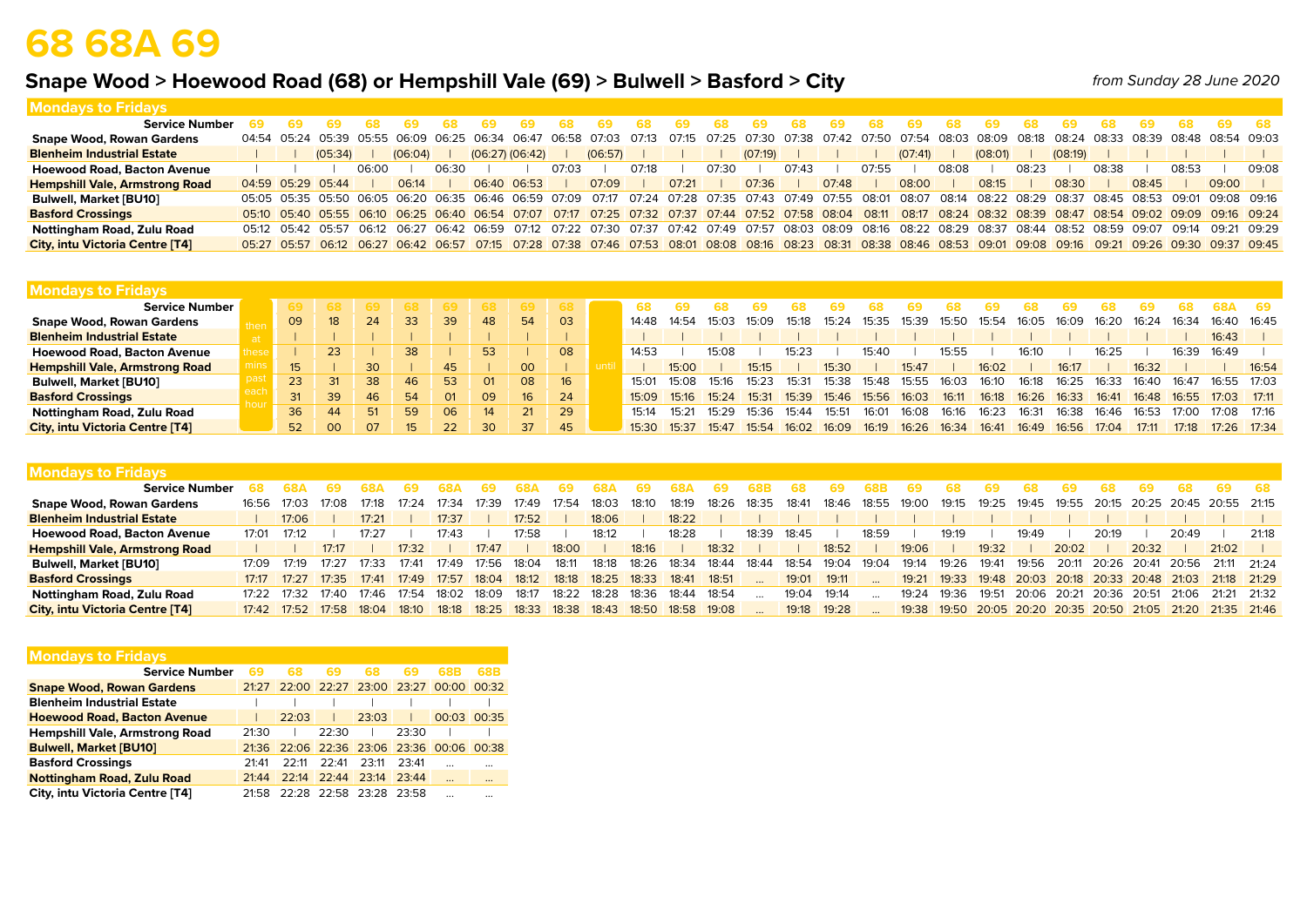# **68 68B 69**

## **Snape Wood > Hoewood Road (68) or Hempshill Vale (69) > Bulwell > Basford > City**

*from Sunday 28 June 2020*

| <b>Saturdays</b>                       |             |       |             |                                                                                                                         |       |       |       |       |             |       |                   |       |       |       |       |       |                               |                                                                                                                         |                 |                |                |                 |                 |                             |
|----------------------------------------|-------------|-------|-------------|-------------------------------------------------------------------------------------------------------------------------|-------|-------|-------|-------|-------------|-------|-------------------|-------|-------|-------|-------|-------|-------------------------------|-------------------------------------------------------------------------------------------------------------------------|-----------------|----------------|----------------|-----------------|-----------------|-----------------------------|
| <b>Service Number:</b>                 |             |       |             |                                                                                                                         |       |       |       |       |             | 69    | 68                |       |       |       |       | 69.   | 68                            | 69                                                                                                                      | 68.             |                | 68             | 69              |                 | <b>69</b>                   |
| <b>Snape Wood, Rowan Gardens</b>       |             |       |             | 04:54 05:24 05:39 05:55 06:09 06:24 06:34 06:47 07:04                                                                   |       |       |       |       |             |       |                   |       |       |       |       |       |                               | 07:17 07:34 07:47 08:04 08:17 08:34 08:46 08:58 09:06 09:18 09:24                                                       | 33              | 39             | 48             | 54              | 03              | $\overline{09}$             |
| <b>Hoewood Road, Bacton Avenue</b>     |             |       | 06:00       |                                                                                                                         | 06:39 |       | 07:09 |       | 07:39       |       | 08:09             |       | 08:39 |       | 09:03 |       | 09:23                         |                                                                                                                         | 38              |                | 53             |                 | 08              |                             |
| <b>Hempshill Vale, Armstrong Road</b>  | 04:59 05:29 | 05:44 |             | 06:14 06:29                                                                                                             |       | 06:53 |       | 07:23 |             | 07:53 |                   | 08:23 |       | 08:52 |       | 09:12 |                               | 09:30                                                                                                                   |                 | 45             |                | 00 <sup>2</sup> |                 | 15 <sup>1</sup>             |
| <b>Bulwell, Market [BU10]</b>          |             |       |             | 05:05 05:35 05:50 06:05 06:20 06:35 06:47 07:02 07:17 07:32 07:47 08:02 08:14 08:29 08:44 08:59 09:09                   |       |       |       |       |             |       |                   |       |       |       |       |       |                               | 09:19 09:29 09:38                                                                                                       | 46              | 53             | O <sub>1</sub> | 08              | 16 <sup>1</sup> | $\overline{23}$             |
| <b>Basford Crossings</b>               |             |       |             |                                                                                                                         |       |       |       |       |             |       |                   |       |       |       |       |       |                               | 05:10 05:40 05:55 06:10 06:25 06:40 06:54 07:09 07:24 07:39 07:54 08:09 08:22 08:37 08:52 09:07 09:17 09:27 09:37 09:46 | 54              | O <sub>1</sub> | 09             | 16              | 24              | $\overline{\phantom{0}}$ 31 |
| Nottingham Road, Zulu Road             | 05:12 05:42 | 05:57 | 06.12 06.27 | 06:42 06:56                                                                                                             |       | 07:11 | 07:26 |       | 07:41 07:56 | 08:11 | 08:27 08:42 08:57 |       |       |       |       |       | 09:12 09:22 09:32 09:42 09:51 |                                                                                                                         | 59              | 06             | 14             | 21              | 29              | - 36                        |
| <b>City, intu Victoria Centre [T4]</b> |             |       |             | 05:27 05:57 06:12 06:27 06:42 06:57 07:12 07:27 07:42 07:57 08:12 08:27 08:43 08:58 09:13 09:28 09:38 09:48 09:58 10:07 |       |       |       |       |             |       |                   |       |       |       |       |       |                               |                                                                                                                         | 15 <sup>2</sup> | 22             | 30             | 37              | 45              | 52                          |

| <b>Saturdays</b>                      |                 |      |  |       |       |       |       |       |       |       |       |       |       |       |                    |       |       |       |       |                   |       |       |                               |       |       |                                     |       |
|---------------------------------------|-----------------|------|--|-------|-------|-------|-------|-------|-------|-------|-------|-------|-------|-------|--------------------|-------|-------|-------|-------|-------------------|-------|-------|-------------------------------|-------|-------|-------------------------------------|-------|
| <b>Service Number:</b>                |                 | 69 I |  | 69    |       |       |       |       |       | 69 B  |       | 69    |       | 693   |                    |       |       | ສອ    |       |                   | 68    | 69    |                               | 69    | 68    | 69                                  | - 68  |
| <b>Snape Wood, Rowan Gardens</b>      | 18 <sup>1</sup> | 24   |  | 17:09 | 17.18 | 17:24 | 17:33 | 17:39 | 17:48 | 17:54 | 18:03 | 18:09 | 18:18 | 18:24 | 18:35              | 18:40 | 18:55 | 19:00 | 19:15 | 19:25             | 19:45 | 19:55 | 20:15                         |       |       | 20:25 20:45 20:55 21:15             |       |
| <b>Hoewood Road, Bacton Avenue</b>    | 23              |      |  |       | 17:23 |       | 17:38 |       | 17:52 |       | 18:07 |       | 18:22 |       | 18:39              |       | 18:59 |       | 19:19 |                   | 19:49 |       | 20:19                         |       | 20:49 |                                     | 21:18 |
| <b>Hempshill Vale, Armstrong Road</b> |                 | 30   |  | 17:15 |       | 17:30 |       | 17:46 |       | 18:01 |       | 18:16 |       | 18:31 |                    | 18:46 |       | 19:06 |       | 19:32             |       | 20:02 |                               | 20:32 |       | 21:02                               |       |
| <b>Bulwell, Market [BU10]</b>         | 31              | 38   |  | 17:23 | 17:31 | 17:39 | 17:43 | 17:54 | 18:04 | 18:07 | 18:14 | 18:24 | 18:34 | 18:37 | 18:44              | 18:54 | 19:04 | 19:14 | 19:26 | 19:41             | 19:56 |       |                               |       |       | 20:11 20:26 20:41 20:56 21:11 21:24 |       |
| <b>Basford Crossings</b>              | 39              | 46   |  | 17:31 | 17:39 | 17:47 |       | 18:01 | 18:11 |       | 18:21 | 18:31 | 18:41 |       | 18:51              | 19:01 | 19:11 | 19:21 | 19:33 | 19:48             | 20:03 | 20:18 | 20:33                         | 20:48 | 21:03 | 21:18 21:29                         |       |
| <b>Nottingham Road, Zulu Road</b>     | 44              | 51   |  | 17:36 | 17:44 | 17:52 |       | 18:04 | 18:14 |       | 18:24 | 18:34 | 18:44 |       | 18:54              | 19:04 | 19:14 | 19:24 | 19:36 | 19:51             |       |       | 20:06 20:21 20:36 20:51 21:06 |       |       | $21:21$ 21:32                       |       |
| City, intu Victoria Centre [T4]       | 00              | 07   |  | 17:52 | 18∙00 | 18:08 |       | 18:18 | 18:28 |       | 18.38 | 18.48 | 18:58 |       | 19 <sup>.</sup> 08 | 19:18 | 19:28 | 19:38 | 19:50 | 20:05 20:20 20:35 |       |       | 20:50 21:05                   |       | 21.20 | 21:35 21:46                         |       |

| <b>Saturdays</b>                       |       |       |             |                         |       |                               |          |
|----------------------------------------|-------|-------|-------------|-------------------------|-------|-------------------------------|----------|
| <b>Service Number:</b>                 | 69    | 68    | 69          | 68                      | 69    | 68B                           | 68B      |
| <b>Snape Wood, Rowan Gardens</b>       | 21.27 |       |             | 22:00 22:27 23:00 23:27 |       | 00.0000032                    |          |
| <b>Hoewood Road, Bacton Avenue</b>     |       | 22:03 |             | 23:03                   |       | 00:03                         | 00:35    |
| <b>Hempshill Vale, Armstrong Road</b>  | 21:30 |       | 22:30       |                         | 23:30 |                               |          |
| <b>Bulwell, Market [BU10]</b>          | 21.36 |       |             |                         |       | 22:06 22:36 23:06 23:36 00:06 | 00:38    |
| <b>Basford Crossings</b>               | 21.41 | 22.11 | 22.41       | 23.11                   | 23:41 | $\ddotsc$                     | $\cdots$ |
| Nottingham Road, Zulu Road             | 21.44 | 22.14 | 22:44 23:14 |                         | 23:44 | $\cdots$                      |          |
| <b>City, intu Victoria Centre [T4]</b> | 21.58 |       |             | 22:28 22:58 23:28 23:58 |       | $\cdots$                      |          |